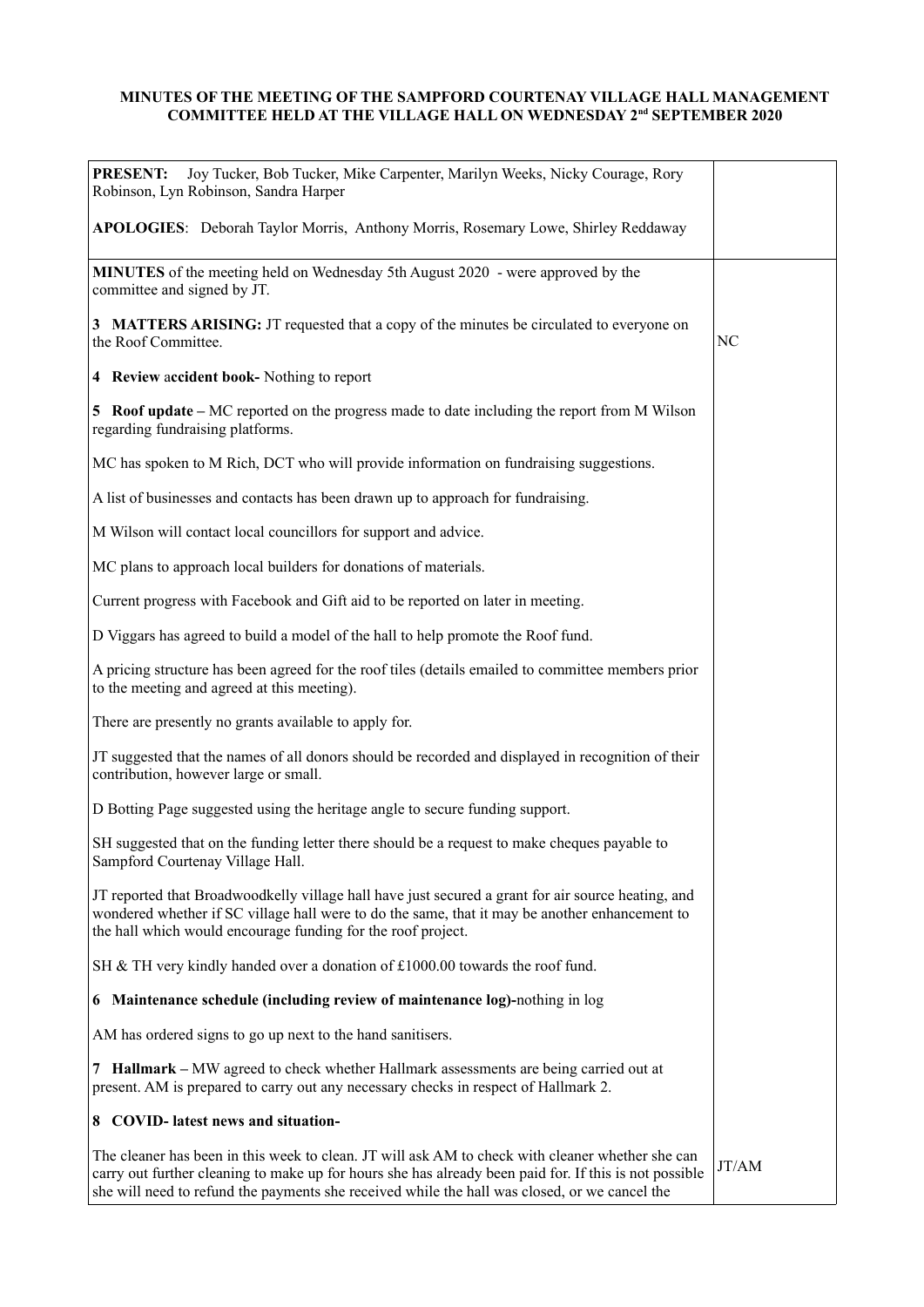| standing order until she's caught up. The cleaning rota for committee members is on hold for the<br>time being.                                                                                                                                                                                                                                                                                                                                                                                                                                                                                                                                                                                                                                                                                                                                                                                                                                                                                                                                             |             |
|-------------------------------------------------------------------------------------------------------------------------------------------------------------------------------------------------------------------------------------------------------------------------------------------------------------------------------------------------------------------------------------------------------------------------------------------------------------------------------------------------------------------------------------------------------------------------------------------------------------------------------------------------------------------------------------------------------------------------------------------------------------------------------------------------------------------------------------------------------------------------------------------------------------------------------------------------------------------------------------------------------------------------------------------------------------|-------------|
| Currently face masks must be worn in the hall at all times, except for exercise.                                                                                                                                                                                                                                                                                                                                                                                                                                                                                                                                                                                                                                                                                                                                                                                                                                                                                                                                                                            |             |
| Facebook page- M Pratt has changed the format of the SCPC facebook page, to allow the<br>9<br>village hall committee and Scensus committee to make use of it. It was felt that it made more sense<br>to have everything under one umbrella rather than separate Facebook pages. The village hall still<br>require a Facebook champion who will be able to promote the hall's activities/events and<br>fundraising.                                                                                                                                                                                                                                                                                                                                                                                                                                                                                                                                                                                                                                          |             |
| 10 Ideas for forthcoming events- It has been suggested that the successful Saturday morning<br>cake stall should be continued through the winter months. RR/LR suggested calling it Come, Buy<br><b>and Chat.</b> It was agreed that it would be held once a month on the 1 <sup>st</sup> Saturday (Saturday $3^{rd}$<br>October being the first), from 10.30 to 11.30am in aid of village hall funds. It will incorporate a<br>socially distanced coffee morning, a cake and produce stall, a book exchange (where books can be<br>returned and exchanged for a nominal charge of £1.00 per book, a stand promoting the roof fund<br>(with the model of the hall) and tiles for sponsorship and any other stalls that people can suggest.<br>MC suggested that maybe the 2 village book clubs may like to run the book exchange. LR asked<br>that M Wilson and M Pratt be notified of our intentions to run this monthly event. RR asked if<br>model of hall would be ready by 3/10/20. MC to check. RR & LR to do refreshments, SH to sell<br>roof tiles. | NC/JT<br>MC |
| Veronica Mathews has suggested a Past, Present and Future event which may link in with the<br>Heritage angle being pursued with the roof fundraising. The tomato pulp currently being stored in<br>the freezer could be used to make soup for this event.                                                                                                                                                                                                                                                                                                                                                                                                                                                                                                                                                                                                                                                                                                                                                                                                   |             |
| As the Diving for Pearls gig will not be able to take place in November due to Covid guidelines, it<br>was decided that it should be postponed until the Spring when it could then be held outdoors. JT<br>will follow up the idea that perhaps we could ask to use the field adjacent to the hall for the event.                                                                                                                                                                                                                                                                                                                                                                                                                                                                                                                                                                                                                                                                                                                                           |             |
| 11. Recycling- the Scensus committee had enquired as to whether the village hall recycled after<br>events. It was confirmed that we do.                                                                                                                                                                                                                                                                                                                                                                                                                                                                                                                                                                                                                                                                                                                                                                                                                                                                                                                     |             |
| 12. Gift Aid-RR gave a report to the committee of his findings regarding Gift Aid and his<br>understanding of how it works. Prior to the meeting he had emailed copies of the Gift Aid forms to<br>the committee for consideration.                                                                                                                                                                                                                                                                                                                                                                                                                                                                                                                                                                                                                                                                                                                                                                                                                         |             |
| It is believed that Gift Aid forms from previous years may still be stored with I Askew. SH will<br>check on this.                                                                                                                                                                                                                                                                                                                                                                                                                                                                                                                                                                                                                                                                                                                                                                                                                                                                                                                                          |             |
| MW asked if Gift Aid can be claimed on ticket sales as well as donations. RR is sure there is a<br>section on this and will investigate.                                                                                                                                                                                                                                                                                                                                                                                                                                                                                                                                                                                                                                                                                                                                                                                                                                                                                                                    |             |
| MW would be happy to administer the Gift Aid if she is shown what to do. It was suggested that M<br>Viggars may be able to help with this.                                                                                                                                                                                                                                                                                                                                                                                                                                                                                                                                                                                                                                                                                                                                                                                                                                                                                                                  | <b>RR</b>   |
| <b>SECRETARY'S REPORT-</b> NC reported that Easy fundraising donations had raised £8.34 in<br>August and a payout of £19.09 up to $30/6/20$ should have been received in our bank account. MW<br>was not aware that it had been received, so NC will look into this. There are currently 24<br>supporters using Easy fundraising when shopping online and so far £256.16 has been raised. There<br>is scope to improve on this with more support.<br>Roundabout have sent their invoice for the next 12 months advertising. St Peter's church have<br>kindly applied a 10% discount to help everyone during these difficult times. MW will organise<br>payment.                                                                                                                                                                                                                                                                                                                                                                                             | NC<br>MW    |
| TREASURER'S REPORT –<br>Receipts-£1000.00<br><b>Expenses</b> - Cleaning (Aug) £22.00, WJ Morris (purchase & install sanitisers) £128.82, SWW £5.28                                                                                                                                                                                                                                                                                                                                                                                                                                                                                                                                                                                                                                                                                                                                                                                                                                                                                                          |             |
| Bank account balance £17,418.56                                                                                                                                                                                                                                                                                                                                                                                                                                                                                                                                                                                                                                                                                                                                                                                                                                                                                                                                                                                                                             |             |